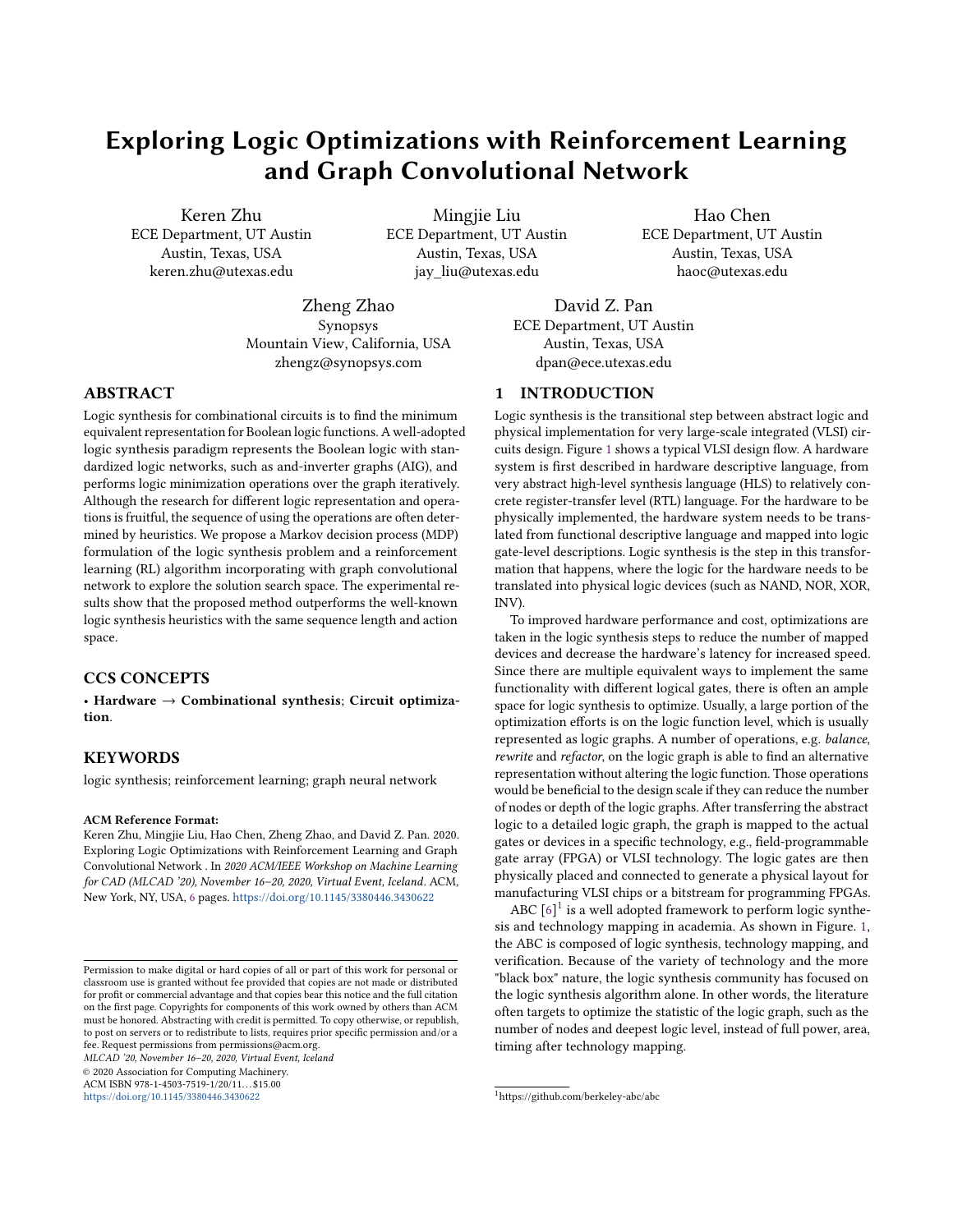Although the research for different logic representation and operations is fruitful, the sequence of using the operations are often determined by heuristic, such as resyn2 in ABC flow. Several recent studies have proposed to explore the logic synthesis sequences automatically. The work [\[3\]](#page-5-2) formulates the logic synthesis flow problem into the Markov decision process (MDP) and propose a reinforcement learning (RL) algorithm with functional policy approximation via Graph Neural Network (GNN) to explore the synthesis flow. However, the algorithm's scalability is doubtful, and the experiments shown in the work are limited. Therefore the effectiveness of the algorithm from [\[3\]](#page-5-2) is not known. On the other hand, to solve the scalability of using GNN, Yu et al. [\[13\]](#page-5-3) propose to use a convolution neural network (CNN) to predict whether a synthesis flow sequence is right or not. They randomly generate the sequences and prune them with the trained CNN classifier. There are also work on exploring the hyperparameters for high-level synthesis flow [\[11\]](#page-5-4) and learning a compact circuit representation for high dimensional boolean logic [\[2\]](#page-5-5).

<span id="page-1-0"></span>

Figure 1: The flow of integrated circuit design with ABC.

This paper proposes a reinforcement learning (RL) algorithm to explore the search space for an effective logic synthesis sequence. We aim to push the synthesis results using the same action space of state-of-the-art heuristic resyn2 to better results in terms of the number of nodes and logic depth. Our main contributions are summarized as follows:

• We propose to formulate the logic synthesis process as Markov Decision Process (MDP).

- We propose using a policy gradient algorithm to explore the search space of logic synthesis sequences effectively.
- We propose to use a graph convolutional network to aid the state representation in reinforcement learning.
- Experimental results demonstrate that our proposed framework outperforms the state-of-the-art heuristic with the same action space.

The source codes for this work have been released on Github $^2$  $^2$ .

# <span id="page-1-4"></span>**PRELIMINARIES**

In this section, we introduce the preliminaries for AIG network in Section [2.1,](#page-1-2) logic synthesis in Section [2.2](#page-1-3) and Markov Decision Process in Section [2.3.](#page-2-0)

#### <span id="page-1-2"></span>2.1 Logic Networks

In hardware designs, netlists are used to represent the implementation of logic circuits. A logic network is essentially a graph abstraction with a combinational logic function. Each node in the directed acyclic graph represents a primary logic gate, and the connection represents downstream logic paths. In the case of andinverter graph (AIG) representations, the logic is only decomposed into using only AND and NOT gates. Figure [2.1](#page-1-2) gives the example of a simple decoder logic AIG representation. AIG network can represent any combinational logic function and is equipped with effective logic operations for optimizations. AIG network is widely adopted in the ABC framework.



Figure 2: Example of a AIG logic  $\neg$ (x1 ∧ x2  $\lor$  x2 ∧ x3)

#### <span id="page-1-3"></span>2.2 Logic Synthesis

Logic synthesis transforms abstract hardware descriptive language into a gate-level netlist while optimizing the VLSI implementations' area, delay, and power. Widely-adopted logic synthesis frameworks [\[6,](#page-5-1) [8\]](#page-5-6) achieves this by:

- Technology independent logic representations, such as AIGs.
- Fast optimization techniques based on graph representations for reduced logic.

<span id="page-1-1"></span><sup>2</sup>https://github.com/krzhu/abcRL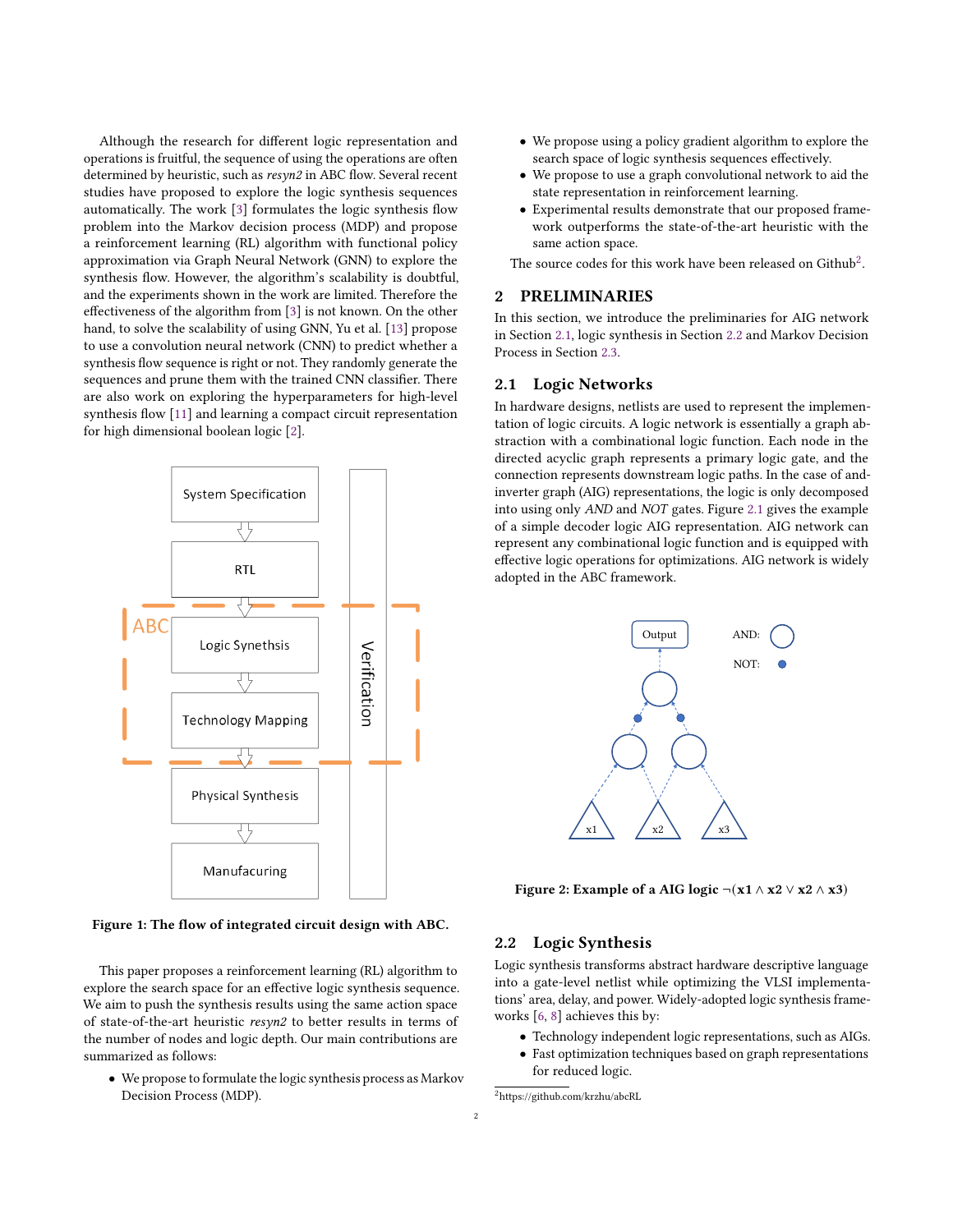• Technology specific mapping representations.

The optimization process is at the core of logic synthesis algorithms, and various techniques have been proposed for reduced logic implementations, such as logic sharing and reuse. However, most of these optimizations need to be scalable for large graphs and fast. Thus these algorithms rely on suboptimal graph heuristics for fast and local optimizations. Generally, for complete logic design, these optimization techniques are applied iteratively until no improvements could be made. The sequence of different synthesis procedures could significantly impact the result. Commonly used performance evaluations are the number of logic nodes and the depth of the logic graph. A smaller number of logic nodes would result in fewer logic gates used, and a shallow depth would improve the logic circuit's speed.

#### <span id="page-2-0"></span>2.3 Markov Decision Process

Markov decision process is widely used to formulate the discretetime stochastic control process. In MDP formulation, the control processes are described with states, actions, state transitions, and rewards. Specially, an agent and the environment interacts with each other in sequences of discrete time steps,  $t = 0, 1, 2, 3, \dots$  In each time step t, the environment is in state  $S_t \in \mathcal{S}$  and is able to take an action  $A_t \in \mathcal{A}(s_t)$ . Furthermore, after the agent takes action  $A_t$ , the  $P$  and  $R$  describe the probability of the next state it enters and the reward it gets as Equation [1.](#page-2-1)

<span id="page-2-1"></span>
$$
p(s', r|s, a) = Pr\{S_{t+1} = s', R_{t+1} = r|S_t = s, A_t = a\}
$$
 (1)

MDP is usually assuming Markov property so that the probability distribution of the future states depends only upon the current state. In other words, describing the MDP formulation process depends purely on the present state, and the past state sequence does not affect the environment.

# 3 ALGORITHM

We present our main algorithm in this section. Specially, we present our MDP formulation in Section [3.1,](#page-2-2) the RL algorithm in Section [3.2,](#page-3-0) graph convolutional network (GCN) in Section [3.3](#page-3-1) and the used neural network architecture in Section [3.4.](#page-3-2)

# <span id="page-2-2"></span>3.1 MDP Formulation

In this section, we formulate the logic synthesis sequence into an MDP. As introduced previously in Section [2,](#page-1-4) logic synthesis optimization is naturally a sequential process, where the sequence of optimization actions would result in different performance outcomes. Furthermore, given an AIG graph, the outcome of an operation on the graph is deterministic, which simplifies the common probabilistic setting in typical MDP formulations. However, representing the non-Euclidean graph structure of the state is challenging. To tackle the problem's unique properties, we formulate our MDP problem as introduced in the rest of the section.

The work of [\[5\]](#page-5-7) formulate synthesis as a Markov Chain Monte Carlo optimization, where it employs the Metropolis-Hastings Algorithm to determine the acceptance of different moves. However, the Markovian property would not hold if the transformation states are not involved since the outcome of moves would be dependant

on its history. Or in other words:

$$
Pr(a_{t+1} = a'|A_1 = a_1, \cdots, A_t = a_t) \neq Pr(a_{t+1} = a'|A_t = a_t)
$$
 (2)

The work of [\[3\]](#page-5-2) refines the problem formulation as an MDP, which involves the state as the current logic graph. It decouples the reliance of future moves on its history by assuming that the logic graph states captures all the containing information:

$$
Pr(a_{t+1} = a'|S_1 = s_1, \cdots, S_t = s_t) = Pr(a_{t+1} = a'|S_t = s_t)
$$
 (3)

We adopt a similar MDP formulation. Compared with the work in [\[3\]](#page-5-2) where the state is represented using the entire logic graph. However, this limits the size of circuits at a scale of fewer than 100 nodes [\[3\]](#page-5-2). We extend previous works by exploring logical graph state representations that could be scalable to typical benchmark designs in our work.

3.1.1 State Space. In the paper, we propose to use the following state representation.

- The current number of nodes and logic depth.
- The number of nodes and logic depth before the last action.
- The one-hot vector for the last action.
- The sum of the one-hot vectors of the last three actions. Normalized.
- A scalar representing the current step. Normalized by 18, the empirical expected length of sequence.
- The AIG graph.

The above states would be compacted into a single vector representation. We integrate the graph statistics, operation history information, as well as the AIG graph itself together. The graph statistics and operation history information are concatenated into a vector. On the other hand, the AIG graph is handled separately, and we use a graph neural network to handle it, as explained in Section [3.3.](#page-3-1) We use the one-hot vector of node type as node features. The types are (1) constant one, (2) primary output, (3) primary input, (4) no inverter, (5) one inverter, and (6) two inverters.

3.1.2 Action Space. We represent the action space as discrete actions, as described in Tab. [1.](#page-2-3) For fair comparisons, in our project, we restrict the action space into the same as well-known heuristic resyn2. Table [1](#page-2-3) shows the operations used in resyn2. Each operation may change the logic graph, and the result is deterministic.

#### Table 1: Action space A

<span id="page-2-3"></span>

| Abbreviation | Command                                     |
|--------------|---------------------------------------------|
|              | Balance: Balance the current network        |
| rw           | Rewrite: Performing rewriting of the AIG    |
| rf           | Refactor: Performing refactoring of the AIG |
| rwz          | Rewrite with zero-cost replacements         |
| rf7          | Refactor with zero-cost replacements        |

<span id="page-2-4"></span>3.1.3 Rewards. One naive approach to define the reward is directly using the gain in the number of nodes. However, since ABC will automatically discard the downgrades, such formulation causes the reward to be positive and results in a lousy convergence issue. To avoid that, we subtract the gain by a baseline. The baseline is gained from the heuristic resyn2. We run resyn2 twice, which is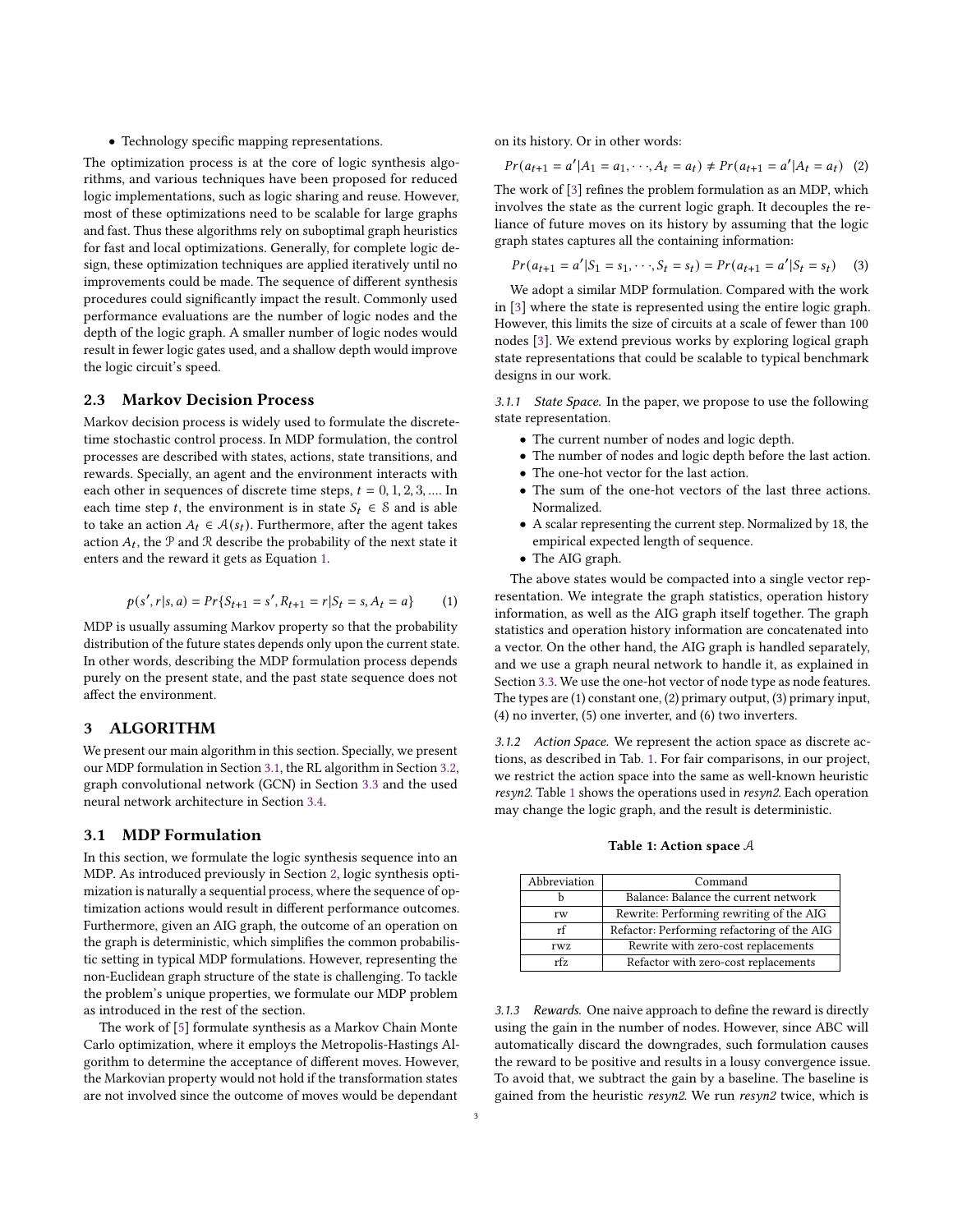in total a sequence of 20 operations, and get the reductions in the number of nodes or logic depth. We divide the gain by 20 to get the average improvement of each operation. In summary, the reward is defined in Equation [4.](#page-3-3)

<span id="page-3-3"></span>
$$
r_t^1 = num\_nodes_t - num\_nodes_{t+1} - baseline
$$
  

$$
r_t^2 = depth - depth_{t+1} - baseline
$$
 (4)

The two settings of reward formulations are used separately in the experiments. We normalize the number of nodes by the initial number from the input.

# <span id="page-3-0"></span>3.2 Reinforcement Learning Algorithm

In this work, we use a Monte Carlo policy gradient reinforcement learning (RL) algorithm, REINFORCE, as shown in Algorithm [1](#page-3-4) [\[10\]](#page-5-8).

REINFORCE algorithm is a policy gradient method. It learns the value for actions and selects the actions based on the estimated action values using a differentiable policy  $\pi(a|s, \theta)$ .  $\pi(a|s, \theta)$  approximates the value of each action given the current state s. Action values are then used to construct a probability distribution of actions using softmax function. We sample an action to be taken from this distribution. The stochastic process allows the RL agent to explore action space.

After the current episode terminates, the REINFORCE algorithm accumulates the rewards in a Monte Carlo manner and further trains the policy. It accumulates the whole episode's rewards with a discount factor  $\gamma$  and inspects the RL agent's actions (Algorithm [1](#page-3-4)) line 5). It increased the action value approximation when the action resulted in positive rewards and vice versa. In other words, the  $\pi(a|s, \theta)$  learns from experience and improves the accuracy of action values over time. We use  $\gamma = 0.9$  in the experiments.

We also adopts a state-value function approximation  $v(s, w)$  as baseline in REINFORCE algorithm [\[9\]](#page-5-9). The state value approximation serves as an estimation of the expected reward at each step. When updating the policy, this estimation of state value is subtracted from the actual reward (Algorithm [1](#page-3-4) line 6). This approach helps reduce the variance in the learning process as it provides more consistent feedback to  $\pi(a|s, \theta)$ .

<span id="page-3-4"></span>Algorithm 1 REINFORCE algorithm with Baseline

**Input:** A differentiable policy parameterization  $\pi(a|s, \theta)$ . Input: A differentiable state-value function parameterization  $v(s,w)$ **Output:** Updated  $\pi(a|s, \theta)$ ,  $v(s, w)$ 1: Init. policy parameter  $\theta$ 

2: while Until convergence do

3: Generate an episode following  $\pi(\cdot|\cdot,\theta)$ 

4. **for** each step of the episode 
$$
t = 0, 1, ..., T - 1
$$
 **do**

5:  $G \leftarrow \sum_{k=t+1}^{T} \gamma^{k-t-1} R_k$ 

6. 
$$
\delta \leftarrow G - v(S_t, w)
$$

7: 
$$
w \leftarrow w + Adam(\delta \nabla_w \ln v(S_t, w))
$$

8. 
$$
\theta \leftarrow \theta + Adam(\gamma^t \delta \nabla_{\theta} \ln \pi (A_t | S_t, \theta))
$$

9: end for

$$
10: \textbf{ end while}\\
$$

#### <span id="page-3-1"></span>3.3 Graph Convolutional Network

Graph neural networks (GNNs) have gained increasing attention in the design automation community because circuits can be naturally modeled as graphs. Since AIG logic could also be converted into a graph representation, we leverage graph convolutional networks to extract the current state's features. The initial node embedding for each graph node is a concatenated vector, containing information about the logic node type and PI/PO type. The node embeddings are then passed through two consecutive layers of graph convolution. Each graph convolution layer aggregates the local neighbor feature for each node based on graph connectivity,

$$
h_i^{(k)} = \sigma(\sum_{j \in N(i)} \frac{1}{c_{ij}} h_u^{(k-1)} W^{(k-1)} + b^{(k-1)}).
$$
 (5)

The new node embedding would then be input for the next graph convolution layer. The embedding for the entire graph is thus calculated as the mean of all node embeddings at the final graph convolution layer,

$$
h_{AIG} = \frac{1}{|V|} \sum_{i \in V} h_i^{(k)}.
$$
 (6)

#### <span id="page-3-2"></span>3.4 Neural Network Architecture

We implement the policy and state-value function approximations using neural networks. Figure [3](#page-4-0) shows the network architectures. We separate the state in the vector and the graph in Figure [3.](#page-4-0)

For the policy parameterization  $\pi(a|s, \theta)$ , we use four layers of graph convolutional layers to extract information from the AIG graph and three fully-connected layers to approximate the action values. The state-value parameterization,  $v(s, w)$ , on the other hand, only uses the vector part of the state representation in this work. The intuition is that we are motivated to use the state value to update the policy. Therefore it might be beneficial to trade off accuracy for lower variance.

The input vector is the state representation with a dimension of 10. We apply two fully connected hidden layers with 32 hidden neurons. The policy network outputs each action's probability, while the value network outputs a single scalar as the baseline state value. Empirically, the graph statistics and history operations in the vector part can provide credible information for the state value estimation.

The networks are differentiated using the back-propagation algorithm. We use Adam as the optimization function [\[4\]](#page-5-10). In the experiments, the learning rate is chosen to be  $8 \times 10^{-4}$  for  $\pi(a|s, \theta)$ and  $3\times10^{-3}$  for  $v(s, w)$ . The exponential decay rates for the moment estimates  $\beta_1$  and  $\beta_2$  are chosen to be 0.9 and 0.999, respectively.

# 4 EXPERIMENTAL RESULTS

In this section, we evaluate our proposed algorithm on various benchmarks.

#### 4.1 Experiment Setup

We set up the experiment in a Linux workstation. We implement the interface to ABC using C++ and the RL algorithm in Python with Pytorch [\[7\]](#page-5-11) machine learning library. The experiments were conducted on a Linux workstation with an 8-core Intel 3.0 GHz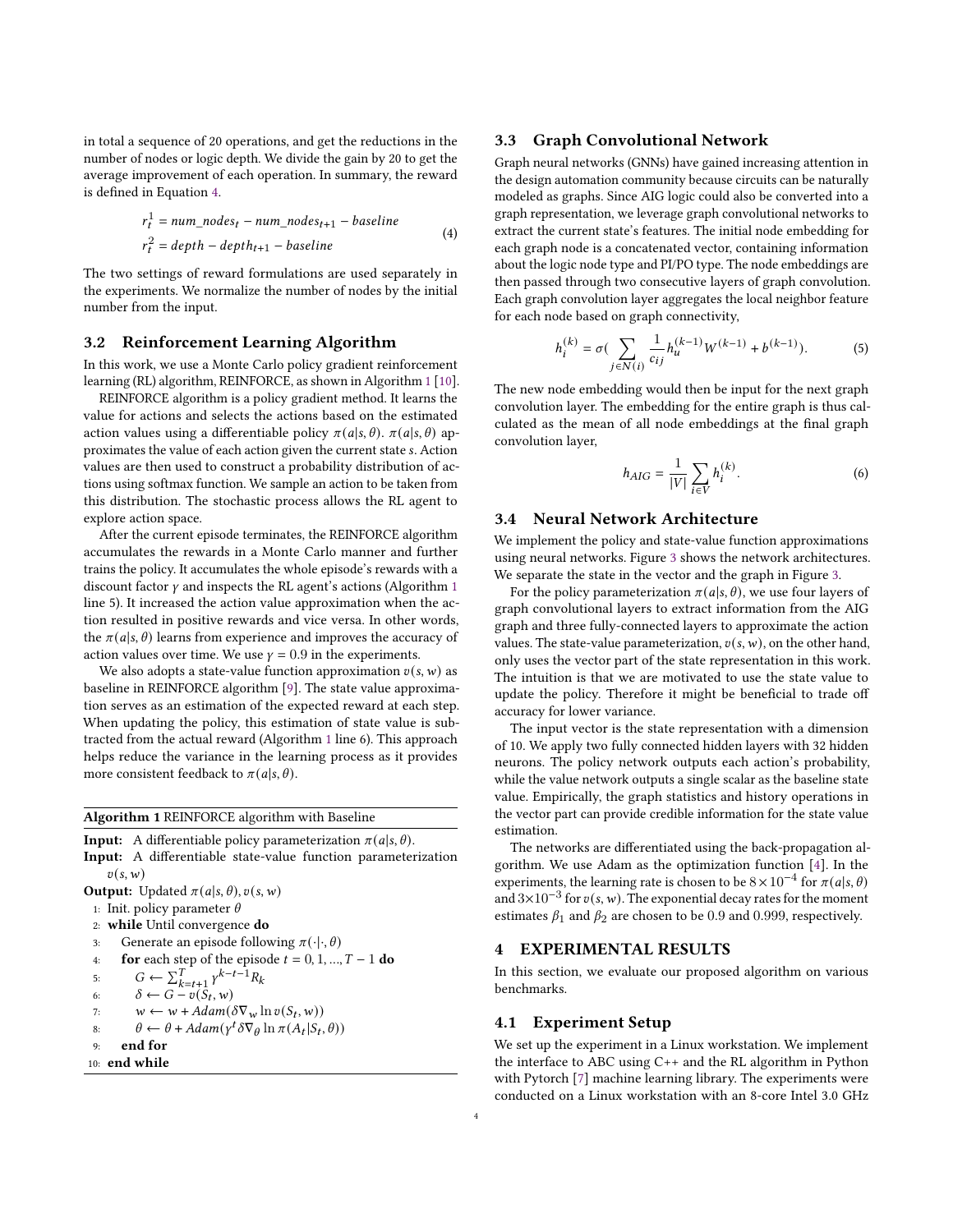<span id="page-4-0"></span>

Figure 3: The neural network architectures. Nonlinear activation layers are omitted.

CPU with 64 GB memory. We trained the neural network with CPU, considering the network size is relatively small.

#### 4.2 Evaluation of the RL Agent Effectiveness

We first evaluate the effectiveness of the RL agent. We perform 100 runs of our RL agent on the benchmark i10 from [\[6\]](#page-5-1). For each run, we re-initialize every parameter and run 200 episodes. Each episode is of length 20.

We compare the results with two runs of resyn2. The action space and the length of the sequence are identical for the RL agent and the baseline.

Fig. [4](#page-4-1) shows the mean and standard deviation of the improvement over the baseline. The black line represents the reduction of the number of nodes of two runs of resyn2. The blue line represents the average improvement in each step in 75 experiments. The shadowed region denotes the standard deviation of the reduction in the experiments. The y-axis is the ratio of further improvement over the baseline; the higher, the better. After roughly 50 iterations, the average performance of the RL agent has exceeded the state-of-the-art resyn2.

Fig. [5](#page-4-2) shows the best and worst results of each step in the experiments. The worst results are closer to the mean in the later steps. This observation demonstrates that our RL agent is getting more and more robust in a short period.

#### 4.3 Evaluation of the Performance

To evaluate our RL algorithm's performance, we arbitrary choose eight relatively large combinational circuit benchmarks from [\[1,](#page-5-12) [6,](#page-5-1) [12\]](#page-5-13). For each benchmark, we perform ten complete runs of our RL algorithm. There are 200 episodes in each run. Each episode is of 20 logic synthesis operations. At the end of each run, we inferences ten sequences and pick the best of them. We average the results collected in the runs. We present the RL algorithm results in two rewards settings:  $r_t^1$  and  $r_t^2$  as defined in Section [3.1.3.](#page-2-4)  $r_t^1$  is focusing on optimizing the number of nodes in AIG graph, while  $r_t^2$  is on optimizing the logic depth. The results for the two settings are

<span id="page-4-1"></span>

Figure 4: The improvement over two runs of resyn2. Shadow denotes the standard deviation.

<span id="page-4-2"></span>

Figure 5: The improvement over two runs of resyn2. Shadow denotes the minimum and maximum in the experiments.

denoted as RL-1 and RL-2, respectively. We compare the average performance of the RL algorithm with three baselines:

- One execution of resyn2. Denotes as resyn2-1.
- Two executions of resyn2. The sequence length of this baseline is the same as our RL setting. Denotes as resyn2-2.
- The converged results of iteratively executing resyn2. We repeatedly execute resyn2 until the results becomes unchanged for at least 5 execution. Denotes as resyn2-∞.

Tab. [2](#page-5-14) shows the results on ten different benchmarks. In general, our proposed algorithm not only beat the performance of resyn2-2, but also on average outperform the resyn2-∞. Considering the resyn2-∞ in general has a much longer sequence length, the experimental results suggest the RL agent can find a more useful sequence then fixed heuristics. We believe the RL agent can explore